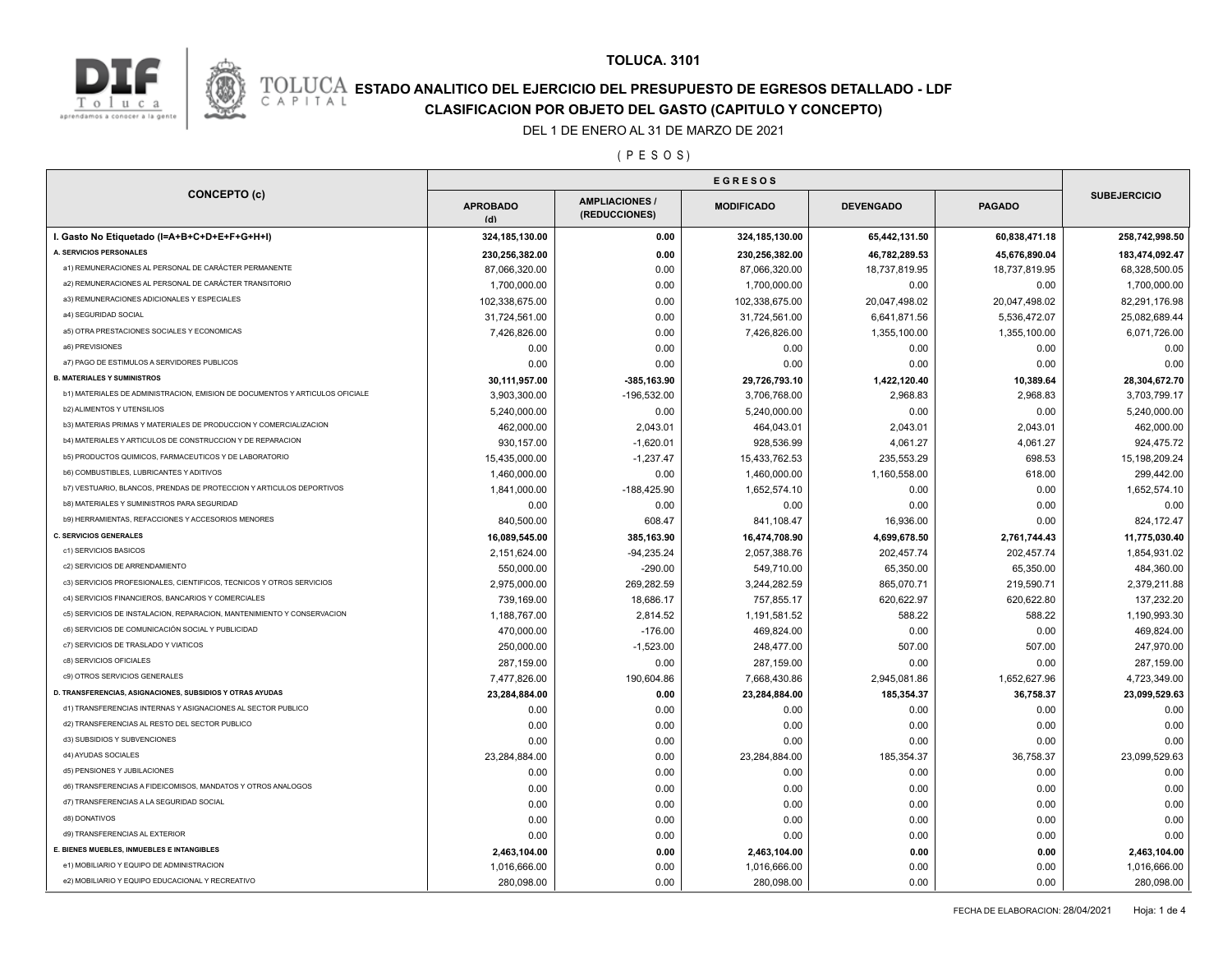



# **TOLUCA. 3101 ESTADO ANALITICO DEL EJERCICIO DEL PRESUPUESTO DE EGRESOS DETALLADO - LDF**<br>CAPITAL CIASIFICACION POR OBJETO DEL GASTO (CAPITULO Y CONCEPTO)

**CLASIFICACION POR OBJETO DEL GASTO (CAPITULO Y CONCEPTO)**

DEL 1 DE ENERO AL 31 DE MARZO DE 2021

( P E S O S )

|                                                                                                                | <b>EGRESOS</b>         |                                       |                   |                  |               |                     |
|----------------------------------------------------------------------------------------------------------------|------------------------|---------------------------------------|-------------------|------------------|---------------|---------------------|
| <b>CONCEPTO (c)</b>                                                                                            | <b>APROBADO</b><br>(d) | <b>AMPLIACIONES/</b><br>(REDUCCIONES) | <b>MODIFICADO</b> | <b>DEVENGADO</b> | <b>PAGADO</b> | <b>SUBEJERCICIO</b> |
| e3) EQUIPO E INSTRUMENTAL MEDICO Y DE LABORATORIO                                                              | 700,000.00             | 0.00                                  | 700,000.00        | 0.00             | 0.00          | 700,000.00          |
| e4) VEHICULOS Y EQUIPO DE TRANSPORTE                                                                           | 0.00                   | 0.00                                  | 0.00              | 0.00             | 0.00          | 0.00                |
| e5) EQUIPO DE DEFENSA Y SEGURIDAD                                                                              | 0.00                   | 0.00                                  | 0.00              | 0.00             | 0.00          | 0.00                |
| e6) MAQUINARIA, OTROS EQUIPOS Y HERRAMIENTAS                                                                   | 460,940.00             | 0.00                                  | 460,940.00        | 0.00             | 0.00          | 460,940.00          |
| e7) ACTIVOS BIOLOGICOS                                                                                         | 0.00                   | 0.00                                  | 0.00              | 0.00             | 0.00          | 0.00                |
| e8) BIENES INMUEBLES                                                                                           | 0.00                   | 0.00                                  | 0.00              | 0.00             | 0.00          | 0.00                |
| e9) ACTIVOS INTANGIBLES                                                                                        | 5,400.00               | 0.00                                  | 5,400.00          | 0.00             | 0.00          | 5,400.00            |
| <b>F. INVERSION PUBLICA</b>                                                                                    | 5,000,000.00           | 0.00                                  | 5,000,000.00      | 0.00             | 0.00          | 5,000,000.00        |
| f1) OBRA PUBLICA EN BIENES DE DOMINIO PUBLICO                                                                  | 0.00                   | 0.00                                  | 0.00              | 0.00             | 0.00          | 0.00                |
| f2) OBRA PUBLICA EN BIENES PROPIOS                                                                             | 5,000,000.00           | 0.00                                  | 5,000,000.00      | 0.00             | 0.00          | 5,000,000.00        |
| f3) PROYECTOS PRODUCTIVOS Y ACCIONES DE FOMENTO                                                                | 0.00                   | 0.00                                  | 0.00              | 0.00             | 0.00          | 0.00                |
| <b>G. INVERSIONES FINANCIERAS Y OTRAS PROVISIONES</b>                                                          | 0.00                   | 0.00                                  | 0.00              | 0.00             | 0.00          | 0.00                |
| g1) INVERSIONES PARA EL FOMENTO DE ACTIVIDADES PRODUCTIVAS                                                     | 0.00                   | 0.00                                  | 0.00              | 0.00             | 0.00          | 0.00                |
| g2) ACCIONES Y PARTICIPACIONES DE CAPITAL                                                                      | 0.00                   | 0.00                                  | 0.00              | 0.00             | 0.00          | 0.00                |
| g3) COMPRA DE TITULOS Y VALORES                                                                                | 0.00                   | 0.00                                  | 0.00              | 0.00             | 0.00          | 0.00                |
| g4) CONCESION DE PRESTAMOS                                                                                     | 0.00                   | 0.00                                  | 0.00              | 0.00             | 0.00          | 0.00                |
| g5) INVERSIONES EN FIDEICOMISOS, MANDATOS Y OTROS ANALOGOS<br>FIDEICOMISO DE DESASTRES NATURALES (INFORMATIVO) | 0.00                   | 0.00                                  | 0.00              | 0.00             | 0.00          | 0.00                |
| g6) OTRAS INVERSIONES FINANCIERAS                                                                              | 0.00                   | 0.00                                  | 0.00              | 0.00             | 0.00          | 0.00                |
| g7) PROVISIONES PARA CONTINGENCIAS Y OTRAS EROGACIONES ESPECIALES                                              | 0.00                   | 0.00                                  | 0.00              | 0.00             | 0.00          | 0.00                |
| H. PARTICIPACIONES Y APORTACIONES                                                                              | 0.00                   | 0.00                                  | 0.00              | 0.00             | 0.00          | 0.00                |
| h1) PARTICIPACIONES                                                                                            | 0.00                   | 0.00                                  | 0.00              | 0.00             | 0.00          | 0.00                |
| h2) APORTACIONES                                                                                               | 0.00                   | 0.00                                  | 0.00              | 0.00             | 0.00          | 0.00                |
| h3) CONVENIOS                                                                                                  | 0.00                   | 0.00                                  | 0.00              | 0.00             | 0.00          | 0.00                |
| I. DEUDA PUBLICA                                                                                               | 16,979,258.00          | 0.00                                  | 16,979,258.00     | 12,352,688.70    | 12,352,688.70 | 4,626,569.30        |
| i1) AMORTIZACION DE LA DEUDA PUBLICA                                                                           | 0.00                   | 0.00                                  | 0.00              | 0.00             | 0.00          | 0.00                |
| i2) INTERESES DE LA DEUDA PUBLICA                                                                              | 0.00                   | 0.00                                  | 0.00              | 0.00             | 0.00          | 0.00                |
| i3) COMISIONES DE LA DEUDA PUBLICA                                                                             | 0.00                   | 0.00                                  | 0.00              | 0.00             | 0.00          | 0.00                |
| i4) GASTOS DE LA DEUDA PUBLICA                                                                                 | 0.00                   | 0.00                                  | 0.00              | 0.00             | 0.00          | 0.00                |
| i5) COSTO POR COBERTURAS                                                                                       | 0.00                   | 0.00                                  | 0.00              | 0.00             | 0.00          | 0.00                |
| i6) APOYOS FINANCIEROS                                                                                         | 0.00                   | 0.00                                  | 0.00              | 0.00             | 0.00          | 0.00                |
| i7) ADEUDOS DE EJERCICIOS FISCALES ANTERIORES (ADEFAS)                                                         | 16,979,258.00          | 0.00                                  | 16,979,258.00     | 12,352,688.70    | 12,352,688.70 | 4,626,569.30        |
| II. Gasto Etiquetado (II=A+B+C+D+E+F+G+H+I)                                                                    | 0.00                   | 0.00                                  | 0.00              | 0.00             | 0.00          | 0.00                |
| A. SERVICIOS PERSONALES                                                                                        | 0.00                   | 0.00                                  | 0.00              | 0.00             | 0.00          | 0.00                |
| a1) REMUNERACIONES AL PERSONAL DE CARÁCTER PERMANENTE                                                          | 0.00                   | 0.00                                  | 0.00              | 0.00             | 0.00          | 0.00                |
| a2) REMUNERACIONES AL PERSONAL DE CARÁCTER TRANSITORIO                                                         | 0.00                   | 0.00                                  | 0.00              | 0.00             | 0.00          | 0.00                |
| a3) REMUNERACIONES ADICIONALES Y ESPECIALES                                                                    | 0.00                   | 0.00                                  | 0.00              | 0.00             | 0.00          | 0.00                |
| a4) SEGURIDAD SOCIAL                                                                                           | 0.00                   | 0.00                                  | 0.00              | 0.00             | 0.00          | 0.00                |
| a5) OTRA PRESTACIONES SOCIALES Y ECONOMICAS                                                                    | 0.00                   | 0.00                                  | 0.00              | 0.00             | 0.00          | 0.00                |
| a6) PREVISIONES                                                                                                | 0.00                   | 0.00                                  | 0.00              | 0.00             | 0.00          | 0.00                |
| a7) PAGO DE ESTIMULOS A SERVIDORES PUBLICOS                                                                    | 0.00                   | 0.00                                  | 0.00              | 0.00             | 0.00          | 0.00                |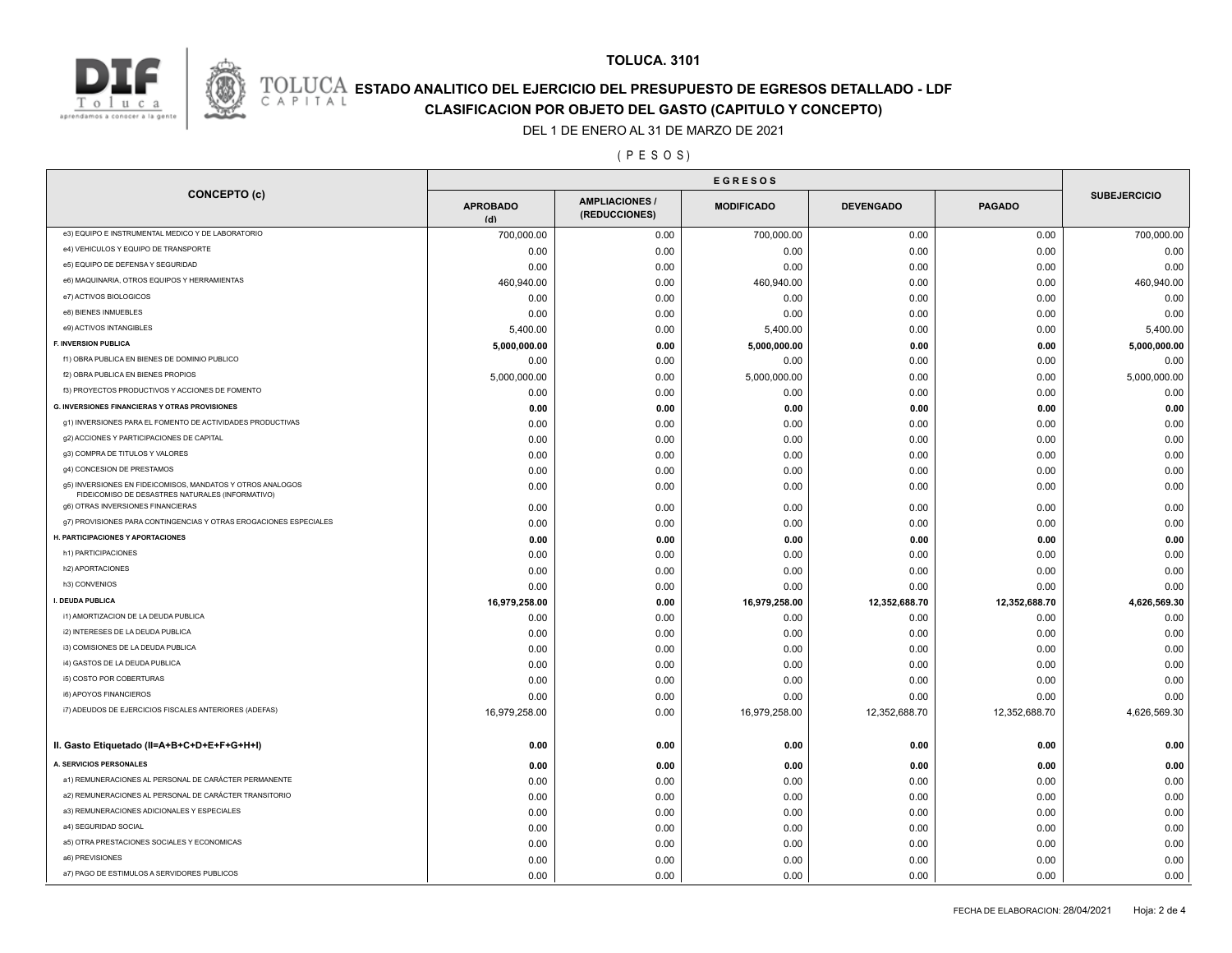

## **ESTADO ANALITICO DEL EJERCICIO DEL PRESUPUESTO DE EGRESOS DETALLADO - LDF**<br>CAPITAL CLASIFICACION POR OR IETO DEL GASTO (CARITILLO Y CONCERTO) **CLASIFICACION POR OBJETO DEL GASTO (CAPITULO Y CONCEPTO)**

**TOLUCA. 3101**

#### DEL 1 DE ENERO AL 31 DE MARZO DE 2021

#### ( P E S O S )

|                                                                              |                        | <b>EGRESOS</b>                         |                   |                  |               |                     |
|------------------------------------------------------------------------------|------------------------|----------------------------------------|-------------------|------------------|---------------|---------------------|
| <b>CONCEPTO (c)</b>                                                          | <b>APROBADO</b><br>(d) | <b>AMPLIACIONES /</b><br>(REDUCCIONES) | <b>MODIFICADO</b> | <b>DEVENGADO</b> | <b>PAGADO</b> | <b>SUBEJERCICIO</b> |
| <b>B. MATERIALES Y SUMINISTROS</b>                                           | 0.00                   | 0.00                                   | 0.00              | 0.00             | 0.00          | 0.00                |
| b1) MATERIALES DE ADMINISTRACION, EMISION DE DOCUMENTOS Y ARTICULOS OFICIALE | 0.00                   | 0.00                                   | 0.00              | 0.00             | 0.00          | 0.00                |
| <b>b2) ALIMENTOS Y UTENSILIOS</b>                                            | 0.00                   | 0.00                                   | 0.00              | 0.00             | 0.00          | 0.00                |
| b3) MATERIAS PRIMAS Y MATERIALES DE PRODUCCION Y COMERCIALIZACION            | 0.00                   | 0.00                                   | 0.00              | 0.00             | 0.00          | 0.00                |
| b4) MATERIALES Y ARTICULOS DE CONSTRUCCION Y DE REPARACION                   | 0.00                   | 0.00                                   | 0.00              | 0.00             | 0.00          | 0.00                |
| b5) PRODUCTOS QUIMICOS, FARMACEUTICOS Y DE LABORATORIO                       | 0.00                   | 0.00                                   | 0.00              | 0.00             | 0.00          | 0.00                |
| b6) COMBUSTIBLES, LUBRICANTES Y ADITIVOS                                     | 0.00                   | 0.00                                   | 0.00              | 0.00             | 0.00          | 0.00                |
| b7) VESTUARIO, BLANCOS, PRENDAS DE PROTECCION Y ARTICULOS DEPORTIVOS         | 0.00                   | 0.00                                   | 0.00              | 0.00             | 0.00          | 0.00                |
| b8) MATERIALES Y SUMINISTROS PARA SEGURIDAD                                  | 0.00                   | 0.00                                   | 0.00              | 0.00             | 0.00          | 0.00                |
| b9) HERRAMIENTAS, REFACCIONES Y ACCESORIOS MENORES                           | 0.00                   | 0.00                                   | 0.00              | 0.00             | 0.00          | 0.00                |
| C. SERVICIOS GENERALES                                                       | 0.00                   | 0.00                                   | 0.00              | 0.00             | 0.00          | 0.00                |
| c1) SERVICIOS BASICOS                                                        | 0.00                   | 0.00                                   | 0.00              | 0.00             | 0.00          | 0.00                |
| c2) SERVICIOS DE ARRENDAMIENTO                                               | 0.00                   | 0.00                                   | 0.00              | 0.00             | 0.00          | 0.00                |
| c3) SERVICIOS PROFESIONALES, CIENTIFICOS, TECNICOS Y OTROS SERVICIOS         | 0.00                   | 0.00                                   | 0.00              | 0.00             | 0.00          | 0.00                |
| c4) SERVICIOS FINANCIEROS, BANCARIOS Y COMERCIALES                           | 0.00                   | 0.00                                   | 0.00              | 0.00             | 0.00          | 0.00                |
| c5) SERVICIOS DE INSTALACION, REPARACION, MANTENIMIENTO Y CONSERVACION       | 0.00                   | 0.00                                   | 0.00              | 0.00             | 0.00          | 0.00                |
| c6) SERVICIOS DE COMUNICACIÓN SOCIAL Y PUBLICIDAD                            | 0.00                   | 0.00                                   | 0.00              | 0.00             | 0.00          | 0.00                |
| c7) SERVICIOS DE TRASLADO Y VIATICOS                                         | 0.00                   | 0.00                                   | 0.00              | 0.00             | 0.00          | 0.00                |
| c8) SERVICIOS OFICIALES                                                      | 0.00                   | 0.00                                   | 0.00              | 0.00             | 0.00          | 0.00                |
| c9) OTROS SERVICIOS GENERALES                                                | 0.00                   | 0.00                                   | 0.00              | 0.00             | 0.00          | 0.00                |
| D. TRANSFERENCIAS, ASIGNACIONES, SUBSIDIOS Y OTRAS AYUDAS                    | 0.00                   | 0.00                                   | 0.00              | 0.00             | 0.00          | 0.00                |
| d1) TRANSFERENCIAS INTERNAS Y ASIGNACIONES AL SECTOR PUBLICO                 | 0.00                   | 0.00                                   | 0.00              | 0.00             | 0.00          | 0.00                |
| d2) TRANSFERENCIAS AL RESTO DEL SECTOR PUBLICO                               | 0.00                   | 0.00                                   | 0.00              | 0.00             | 0.00          | 0.00                |
| d3) SUBSIDIOS Y SUBVENCIONES                                                 | 0.00                   | 0.00                                   | 0.00              | 0.00             | 0.00          | 0.00                |
| d4) AYUDAS SOCIALES                                                          | 0.00                   | 0.00                                   | 0.00              | 0.00             | 0.00          | 0.00                |
| d5) PENSIONES Y JUBILACIONES                                                 | 0.00                   | 0.00                                   | 0.00              | 0.00             | 0.00          | 0.00                |
| d6) TRANSFERENCIAS A FIDEICOMISOS, MANDATOS Y OTROS ANALOGOS                 | 0.00                   | 0.00                                   | 0.00              | 0.00             | 0.00          | 0.00                |
| d7) TRANSFERENCIAS A LA SEGURIDAD SOCIAL                                     | 0.00                   | 0.00                                   | 0.00              | 0.00             | 0.00          | 0.00                |
| d8) DONATIVOS                                                                | 0.00                   | 0.00                                   | 0.00              | 0.00             | 0.00          | 0.00                |
| d9) TRANSFERENCIAS AL EXTERIOR                                               | 0.00                   | 0.00                                   | 0.00              | 0.00             | 0.00          | 0.00                |
| E. BIENES MUEBLES, INMUEBLES E INTANGIBLES                                   | 0.00                   | 0.00                                   | 0.00              | 0.00             | 0.00          | 0.00                |
| e1) MOBILIARIO Y EQUIPO DE ADMINISTRACION                                    | 0.00                   | 0.00                                   | 0.00              | 0.00             | 0.00          | 0.00                |
| e2) MOBILIARIO Y EQUIPO EDUCACIONAL Y RECREATIVO                             | 0.00                   | 0.00                                   | 0.00              | 0.00             | 0.00          | 0.00                |
| e3) EQUIPO E INSTRUMENTAL MEDICO Y DE LABORATORIO                            | 0.00                   | 0.00                                   | 0.00              | 0.00             | 0.00          | 0.00                |
| e4) VEHICULOS Y EQUIPO DE TRANSPORTE                                         | 0.00                   | 0.00                                   | 0.00              | 0.00             | 0.00          | 0.00                |
| e5) EQUIPO DE DEFENSA Y SEGURIDAD                                            | 0.00                   | 0.00                                   | 0.00              | 0.00             | 0.00          | 0.00                |
| e6) MAQUINARIA, OTROS EQUIPOS Y HERRAMIENTAS                                 | 0.00                   | 0.00                                   | 0.00              | 0.00             | 0.00          | 0.00                |
| e7) ACTIVOS BIOLOGICOS                                                       | 0.00                   | 0.00                                   | 0.00              | 0.00             | 0.00          | 0.00                |
| e8) BIENES INMUEBLES                                                         | 0.00                   | 0.00                                   |                   | 0.00             | 0.00          | 0.00                |
| e9) ACTIVOS INTANGIBLES                                                      | 0.00                   | 0.00                                   | 0.00<br>0.00      | 0.00             | 0.00          | 0.00                |
| F. INVERSION PUBLICA                                                         | 0.00                   |                                        |                   |                  |               |                     |
| f1) OBRA PUBLICA EN BIENES DE DOMINIO PUBLICO                                | 0.00                   | 0.00<br>0.00                           | 0.00<br>0.00      | 0.00<br>0.00     | 0.00<br>0.00  | 0.00<br>0.00        |
|                                                                              |                        |                                        |                   |                  |               |                     |